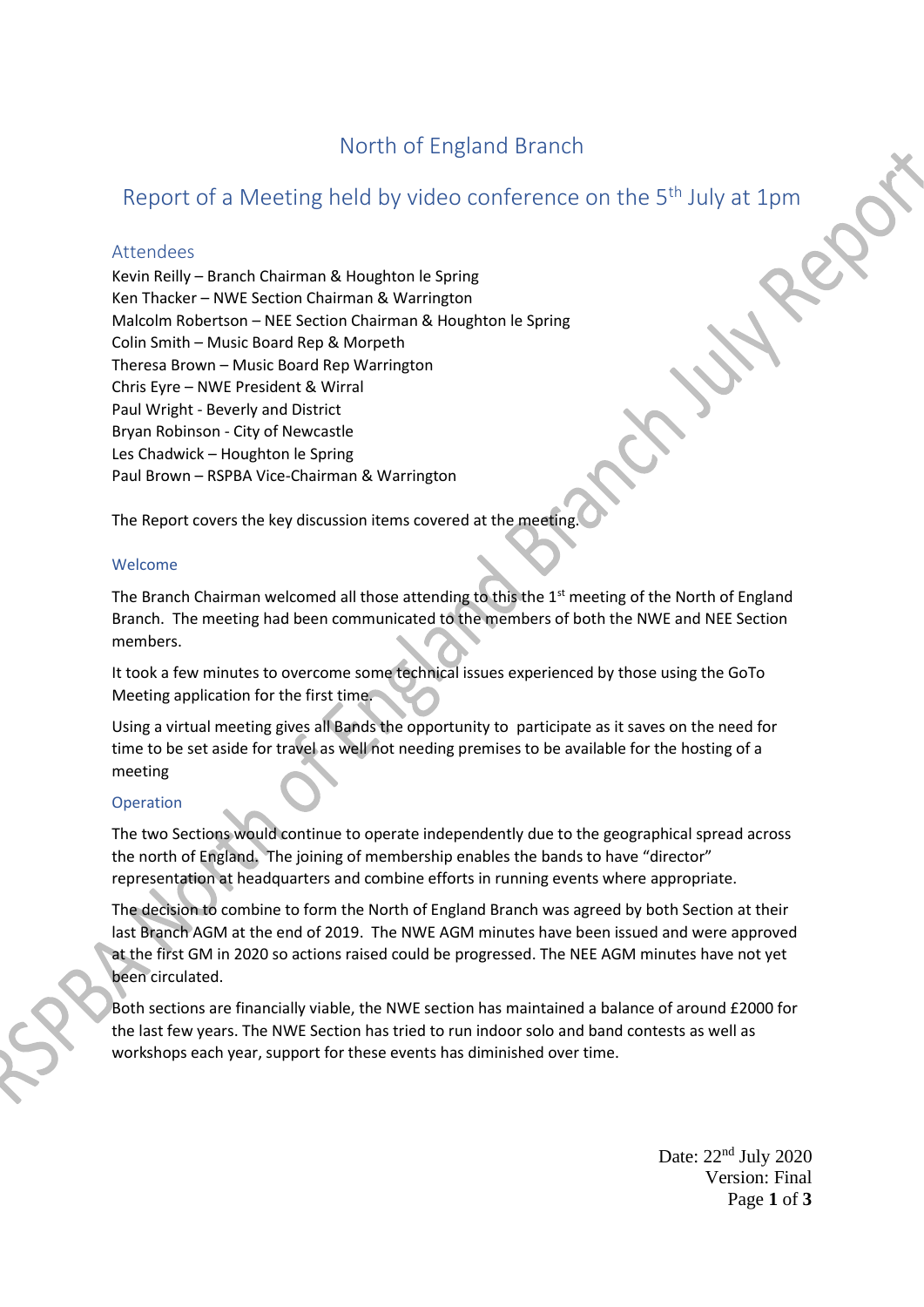## Competitions / Workshops

Events used to be held centrally in Manchester / Oldham, but over years premise costs have risen or are no longer available. The Section has used the St Josephs School, Wirral as this is available and cost effective but the use of this location has to be balanced with the need for travel. The NEE section uses Ampleforth College which is quite centrally located. The bands from both sections were looking forward to travelling to the 2020 event at Ampleforth College before it was cancelled. The number of bands involved would larger and the competing bands would have had a broader experience prior to the competition season.

It was decided that the sections would run their separate solo contests but ensure there was no clash of dates. The events are open so all Branch band players would still be able to participate.

It was agreed to combine the minibands, trios and quartets, looking for a central location. Initially Apmpleforth College, but the Branch is open to any other suggestions.

### Recruitment

The sections are supported by a small number of Bands who are as active as they can be. There are several bands who are simply happy to perform at parades and carnivals, and not participate in RSPBA activities or competitions. We should keep them in the loop as circumstances may change and they may become involved.

A question was asked on how bands actively engage in recruitment. English Schools not really interested in teaching piping. Youth is recruited by family connections or they have seen the Band out and about. Many give up once they realise the input required. It was recognised that a Band would need to offer tuition and instruments to develop the next generation of players / competitors.

Bands need to issue flyers in their local area, contact schools and social clubs. Chris would be happy to put a promotional video together, he would need the necessary scripts to edit together. This could then be posted on the Band, Section (x2) Facebook and Web Sites.

My get transient playesr who are attending University (2 to 3 years) but these players are likely to be those who would travel to higher grade bands rather than attend a low grade to keep their skills and competition playing current.

### AOCB

Minutes of the RSPBA Board of Directors meetings are now posted to the Web Site.

Entry Fees and Summer School Fees are being refunded once the office staff return from furlough.

RSPBA AGM was run online. 97 bands submitted a proxy. 5 bands voted against or abstained from all the motions on the proxy form. All the motions were passed. The questions asked on the proxy form by Members (the Band Secretary) have been answered. A Report of the RSPBA AGM has been made available on the Web Site.

The MB are meeting monthly to ensure any items that need to be progressed on behalf of the association are debated and minuted.

1. Grade 4B / Novice Juvenile B are to receive a questionnaire, to gain physical evidence regarding whether there would be any uptake on the "introduction proposal", start in the circle or start from the line.

> Date:  $22<sup>nd</sup>$  July 2020 Version: Final Page **2** of **3**